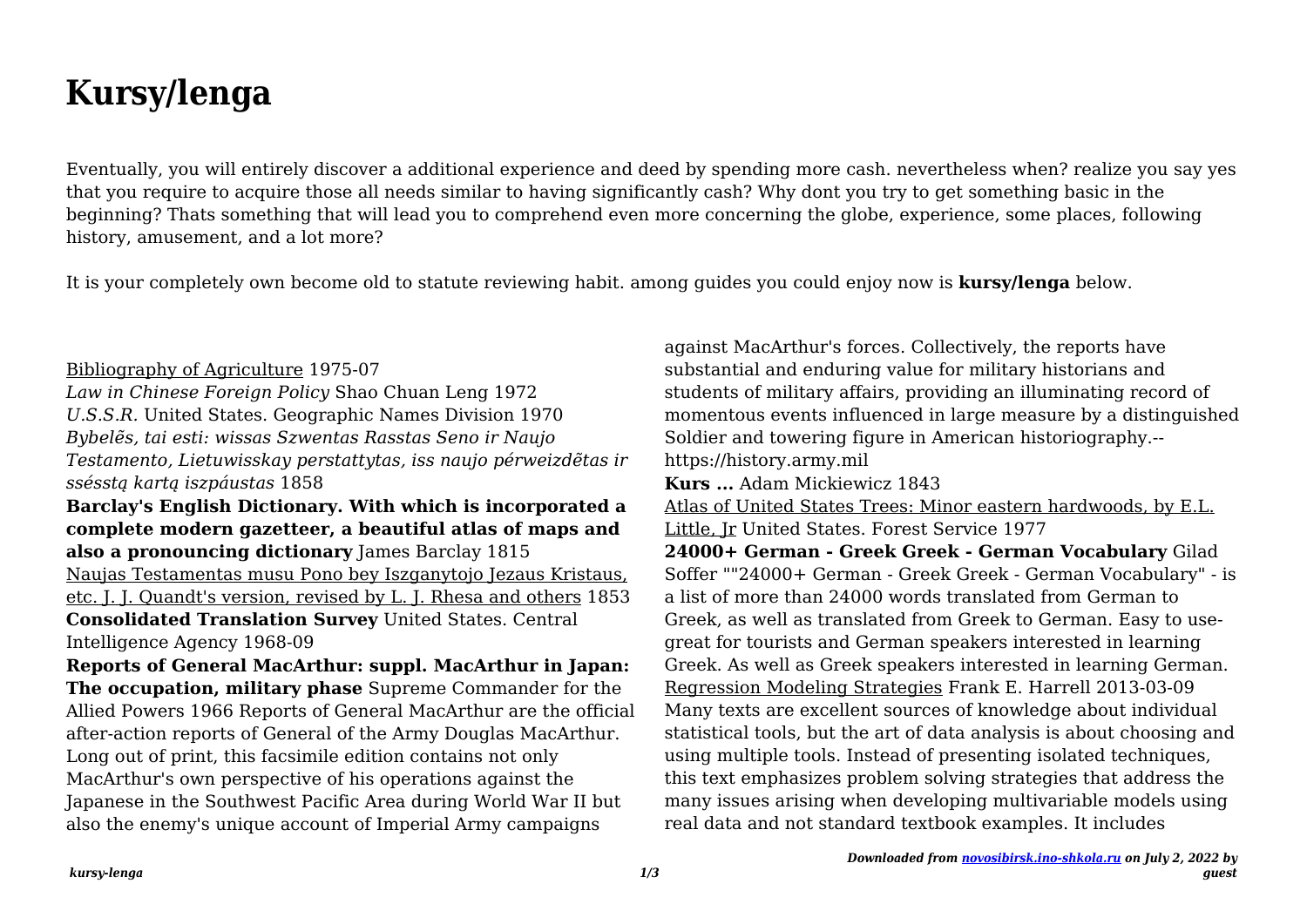imputation methods for dealing with missing data effectively, methods for dealing with nonlinear relationships and for making the estimation of transformations a formal part of the modeling process, methods for dealing with "too many variables to analyze and not enough observations," and powerful model validation techniques based on the bootstrap. This text realistically deals with model uncertainty and its effects on inference to achieve "safe data mining".

### **Railway Locomotives and Cars** 1878

*Dzieła: Literatura słowiańska. Kurs 1-4* Adam Mickiewicz 1955 **China's Labor Question** Christoph Scherrer 2011

**Books in Print** 1991

**Poetical Works** Walter Scott 1875

**Eyn new künstlichs wolgegründts Visierbuch** Ulrich Kern 1531

**Hourly Precipitation Data** 1958

**Gazeta Lwowska** 1855

#### **Bybelẽs, tai esti: Wissas Szwentas Rasztas Senoir Naujo Testamento, Lietuwiszkay perstattytas, isz naujo pérweizdẽtas ir penktą Kartą iszspaustas** 1853

*Indo-European Cognate Dictionary* Fiona McPherson 2018-03-30 A dictionary of cognate words in 32 Indo-European languages.

# **A Dictionary of the German and English Languages**

Christoph Friedrich Grieb 1847

### **bybeles, etc. (Naujasis Testamentas ... isz Naujo perweizdētas ir pertaisytas F. Kurszaczio.) [With Francke's preface.]** 1869

### Diabetes Literature Index 1979

pt. 1. Pachyrhizus to Rye. pt. 2. Sabadilla to Silica. pt. 3. Silk to Tea. pt. 4. Tectona to Zygophillum Sir George Watt 1893 *Segelhandbuch für den Atlantischen Ozean* Deutsche Seewarte 2015-05-05 Nachdruck der 2. und letzten Auflage des berühmten Segelhandbuchs für den Atlantischen Ozean. Lange Zeit das Grundlagenwerk für alle Seefahrer und auch heute noch

unübertroffen, wenn es um Detailreichtum und Tiefgang - in wahrsten Sinne des Wortes - geht.

*A Dictionary of the Economic Products of India: Linum to Oyster* Sir George Watt 1891

Stanford's Octavo Atlas of Modern Geography Edward Stanford 1894

Konstruieren Und Rechnen Hermann Haeder 1914

### **Cumulated Index Medicus** 1978

Totalitarian Communication Kirill Postoutenko 2014-03-31 Totalitarianism has been an object of extensive communicative research since its heyday: already in the late 1930s, such major cultural figures as George Orwell or Hannah Arendt were busy describing the visual and verbal languages of Stalinism and Nazism. After the war, many fashionable trends in social sciences and humanities (ranging from Begriffsgeschichte and Ego-Documentology to Critical Linguistics and Critical Discourse Analysis) were called upon to continue this media-centered trend in the face of increasing political determination of the burgeoing field. Nevertheless, the integration of historical, sociological and linguistic knowledge about totalitarian society on a firm factual ground remains the thing of the future. This book is the first step in this direction. By using history and theory of communication as an integrative methodological device, it reaches out to those properties of totalitarian society which appear to be beyond the grasp of specific disciplines. Furthermore, this functional approach allows to extend the analysis of communicative practices commonly associated with fascist Italy, Nazi Germany and Soviet Union, to other locations (France, United States of America and Great Britain in the 1930s) or historical contexts (post-Soviet developments in Russia or Kyrgyzstan). This, in turn, leads to the revaluation of the very term »totalitarian«: no longer an ideological label or a stock attribute of historical narration, it gets a life of its own, defining a specific constellation of hierarchies, codes and networks within a given society.